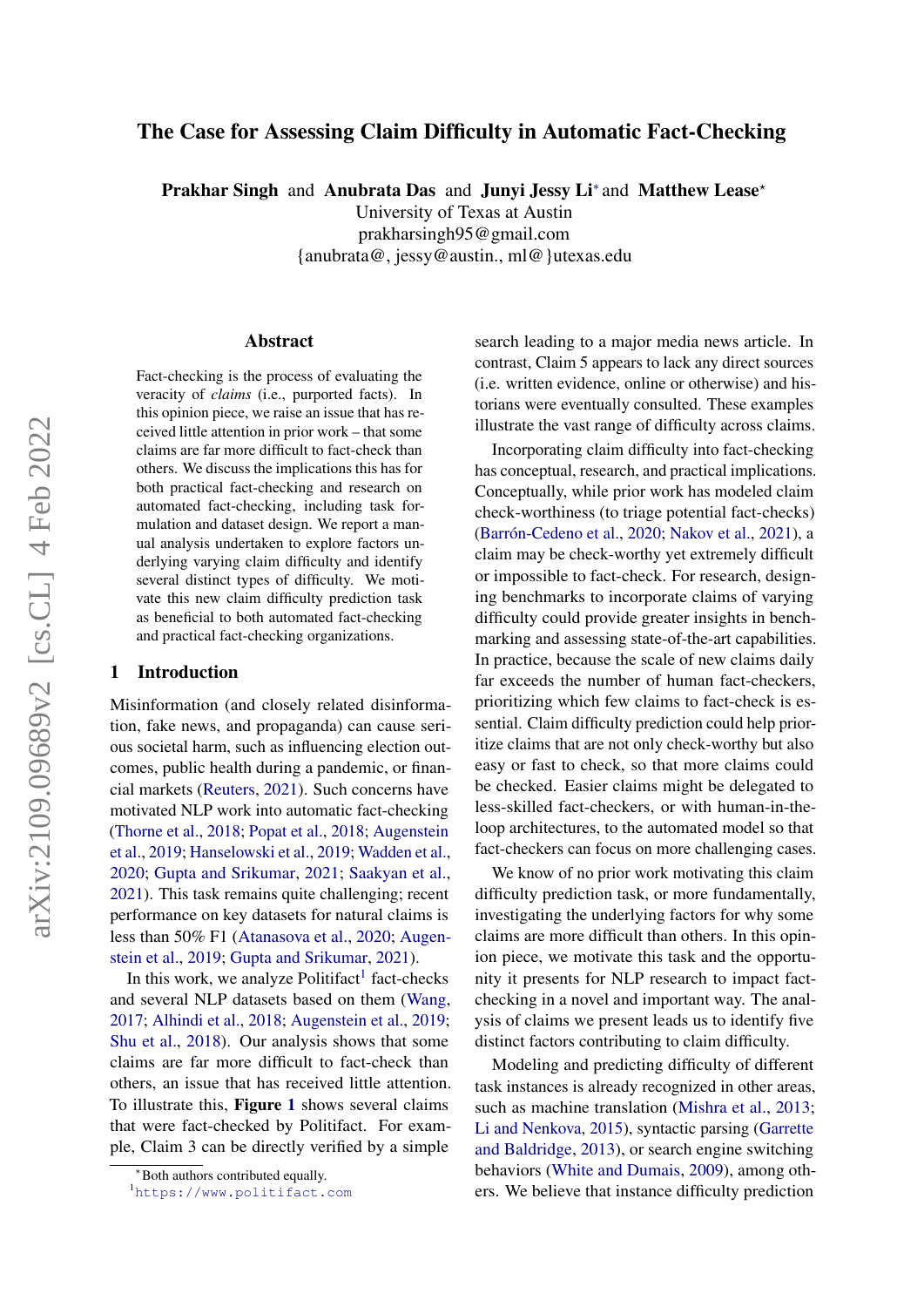<span id="page-1-0"></span>

| [1: Mostly False] Midtown crime is up by 30 percent the last quarter. [Crime, Florida, Rick Baker]<br>a. [therealdeal.com] Manhattan leasing strong in Q3; Midtown market stratifies<br>b. [www.news-leader.com] Springfield police say a spike in stolen cars led to a 2 percent increase in crime in the third quarter of 2016                                                                                                                                                                                                                                                                                                                                                                                                                                                                                                                                                                                                                                                                                                                                                                                                                                                                                                                                              | Unjudgeable.<br>Claim is<br>ambiguous.                                                           |
|-------------------------------------------------------------------------------------------------------------------------------------------------------------------------------------------------------------------------------------------------------------------------------------------------------------------------------------------------------------------------------------------------------------------------------------------------------------------------------------------------------------------------------------------------------------------------------------------------------------------------------------------------------------------------------------------------------------------------------------------------------------------------------------------------------------------------------------------------------------------------------------------------------------------------------------------------------------------------------------------------------------------------------------------------------------------------------------------------------------------------------------------------------------------------------------------------------------------------------------------------------------------------------|--------------------------------------------------------------------------------------------------|
| [2: Mostly True] There are more members of the U.S. Senate than the number of WI families who would benefit from GOP estate tax<br>break. [Taxes, Wisconsin, Tammy Baldwin]<br>a. [politicalticker.blogs.cnn.com] The candidates for Senate in Wisconsin stuck to their talking points in an animated debate Monday night<br>b. [www.dailypress.com] The Senate  voted for a new tax break benefiting companies that shifted headquarters to foreign countries, but move<br>back and invest in                                                                                                                                                                                                                                                                                                                                                                                                                                                                                                                                                                                                                                                                                                                                                                                | Hard. Poor source<br>support. Lots of<br>search results but<br>none relevant.                    |
| [3: Pants on Fire] Mark Pocan's proposal to eliminate the U.S. Immigration and Customs Enforcement (ICE) would "eliminate border<br>enforcement. [Immigration, Legal issues, Crime, Regulation, Wisconsin, Leah vukmir]<br>a. [www.vox.com] And it was split into three separate agencies: Legal immigration processing went to US Citizenship and Immigration Services,<br>border enforcement went to Customs and Border Protection, and interior enforcement went to ICE.<br>b. [news.yahoo.com] Haggman said his reply is  that ICE is an internal enforcement agency and its absence wouldn't affect border security.                                                                                                                                                                                                                                                                                                                                                                                                                                                                                                                                                                                                                                                     | Easy. Well<br>supported by<br>trustworthy<br>sources. Claim<br>directly validated.               |
| [4: Mostly False] Premeditation, in murder cases like the Oscar Pistorius case, can be formed in the twinkling of an eye. [Criminal]<br>justice, Legal issues, Crime, Nancy grace]<br>a. [Fox News Transcript] in law school they teach premeditation can be formed in an ininstant, people think you have to plan it out in advance.<br>the reality is here this was an emotional crime.<br>b. [User comment] In other words, the killer had to have formed the present intention of killing her while not in the heat of passion or rage, and<br>carried out the killing with the specific intention of killing her. Nateyes is right that it can happen in a matter of minutes, at least under US law,<br>but there has to be some time to reflect and the very specific state of mind of planning and intending to kill.<br>c. [dutoitattorneys.com] In a recent High Court ruling in the matter of State v Raath, the full bench of the Cape High Court found that where a<br>father forced his son to remove a firearm from the safe so that he could kill the son's mother was not sufficient to constitute premeditated<br>murder and it is with that in mind that we are of the view that there is no premeditation at this stage present in Ocar Pistorius' matter. | Hard, Well<br>supported but all<br>sources are not<br>trustworthy.                               |
| [5: Pants on Fire] When President Abraham Lincoln signed his Emancipation Proclamation, "there were over 300,000 slaveholders who<br>were fighting in the Union army." [History, Chuck Baldwin]<br>a. [American Studies Journal] Eventually 184,000 black soldiers fought for the Union army and contributed significantly to the victory of the<br>North. Reports of atrocities among black Union soldiers had shocked Lincoln, and he subsequently issued the General Order No. 252 on July<br>30, 1863 as an Order of Retaliation that clearly reflected his stance towards the status of African American soldiers<br>b. [International Studies Review] The number of actual slaveholders in the South of the Union does not amount to more than 300,000, a narrow<br>oligarchy that is confronted with many millions of so-called poor whites                                                                                                                                                                                                                                                                                                                                                                                                                            | Unjudgeable. Well<br>supported by<br>trustworthy<br>sources but claim<br>cannot be<br>validated. |
|                                                                                                                                                                                                                                                                                                                                                                                                                                                                                                                                                                                                                                                                                                                                                                                                                                                                                                                                                                                                                                                                                                                                                                                                                                                                               |                                                                                                  |

Figure 1: Examples illustrating various aspects of claim difficulty. Claims are in **boldface**, metadata is in [brackets] and snippets from Bing search results are *italicized*. 4[c] is cited by Politifact but not found by Bing. We submitted claims verbatim to Bing to find up to 50 search results with the constraint that search results predate Politifact's publication to simulate a realtime search. We only show the most relevant search results for brevity.

could yield similar benefits for fact-checking.

### 2 Claim Difficulty Analysis

We analyze several NLP fact-checking datasets that use (real) Politifact data [\(Wang,](#page-5-5) [2017;](#page-5-5) [Alhindi et al.,](#page-4-4) [2018;](#page-4-4) [Augenstein et al.,](#page-4-0) [2019;](#page-4-0) [Shu et al.,](#page-5-6) [2018\)](#page-5-6), noting that accuracy of fact-checking models tends to be lower on these fact-checking datasets vs. others, indicating the difficulty of these real-world claims.

1. Claim ambiguity. Fact-checking a claim requires understanding what it is about. Claim ambiguity (under-specification) clearly undermines this. For example, in Figure [1'](#page-1-0)s first claim, the entity "Midtown" in is ambiguous, e.g., search results for this claim text tend to retrieve information about Manhattan, NY. Given additional contextual metadata ('Florida'), ambiguity still remains among Florida cities. Similarly, the relative temporal expression "last quarter" requires temporal grounding. For Claim 5, the phrase "South of the Union" is ambiguous (states in the south but inside the Union vs. states to the south and outside of the union).

Ambiguity arises in many forms, including ambiguous pronouns [\(Kocijan et al.,](#page-4-8) [2020\)](#page-4-8), ill-defined terms [\(Vlachos and Riedel,](#page-5-10) [2014\)](#page-5-10), etc. [Vlachos and](#page-5-10) [Riedel](#page-5-10) [\(2014\)](#page-5-10) simply side-step the problem by excluding ambiguous claims, [Thorne et al.](#page-5-1) [\(2018\)](#page-5-1) resolve named entities, and other datasets provide contextual metadata [\(Wang,](#page-5-5) [2017;](#page-5-5) [Augenstein](#page-4-0) [et al.,](#page-4-0) [2019\)](#page-4-0), yet targeted decontextualization [\(Choi](#page-4-9)

[et al.,](#page-4-9) [2021\)](#page-4-9) may be needed, as Claim 1 shows.

Such ambiguity can complicate all stages of factchecking: claim identification, de-duplication, and check-worthiness detection; evidence retrieval, and inference. Retrieval based on ambiguous claims can naturally yield poor search results, making verification difficult or impossible. This does not appear to have been considered in constructing most existing datasets [\(Wang,](#page-5-5) [2017;](#page-5-5) [Alhindi et al.,](#page-4-4) [2018;](#page-4-4) [Popat et al.,](#page-5-11) [2016;](#page-5-11) [Shu et al.,](#page-5-6) [2018;](#page-5-6) [Augenstein](#page-4-0) [et al.,](#page-4-0) [2019\)](#page-4-0). Even if evidence retrieval is perfect, ambiguity can also undermine inference.

2. Poor ranking. Evidence-based fact-checking assumes retrieval of sufficient, quality evidence. Whereas [Vlachos and Riedel](#page-5-10) [\(2014\)](#page-5-10) assume evidence manually retrieved by experts, automated fact-checking often relies on automated information retrieval (IR) search engines to obtain evidence. Fact-checking systems [\(Samarinas et al.,](#page-5-12) [2021\)](#page-5-12) and datasets [\(Popat et al.,](#page-5-11) [2016;](#page-5-11) [Baly et al.,](#page-4-10) [2018;](#page-4-10) [Au](#page-4-0)[genstein et al.,](#page-4-0) [2019;](#page-4-0) [Saakyan et al.,](#page-5-4) [2021\)](#page-5-4) have typically used only the top 5-30 search results, but while Web search engines may perform well on retrieval for easy claims (e.g., Claim 3 in Figure [1\)](#page-1-0), difficult claims (Claim 2) are another story. Overall, we find a vast gulf between sources of evidence consulted by professional fact-checkers vs. Web search engine results. Figure [2](#page-6-0) (Appendix) shows that fewer than 10% of domains cited by Politifact on average appear in Bing's top-50 search results.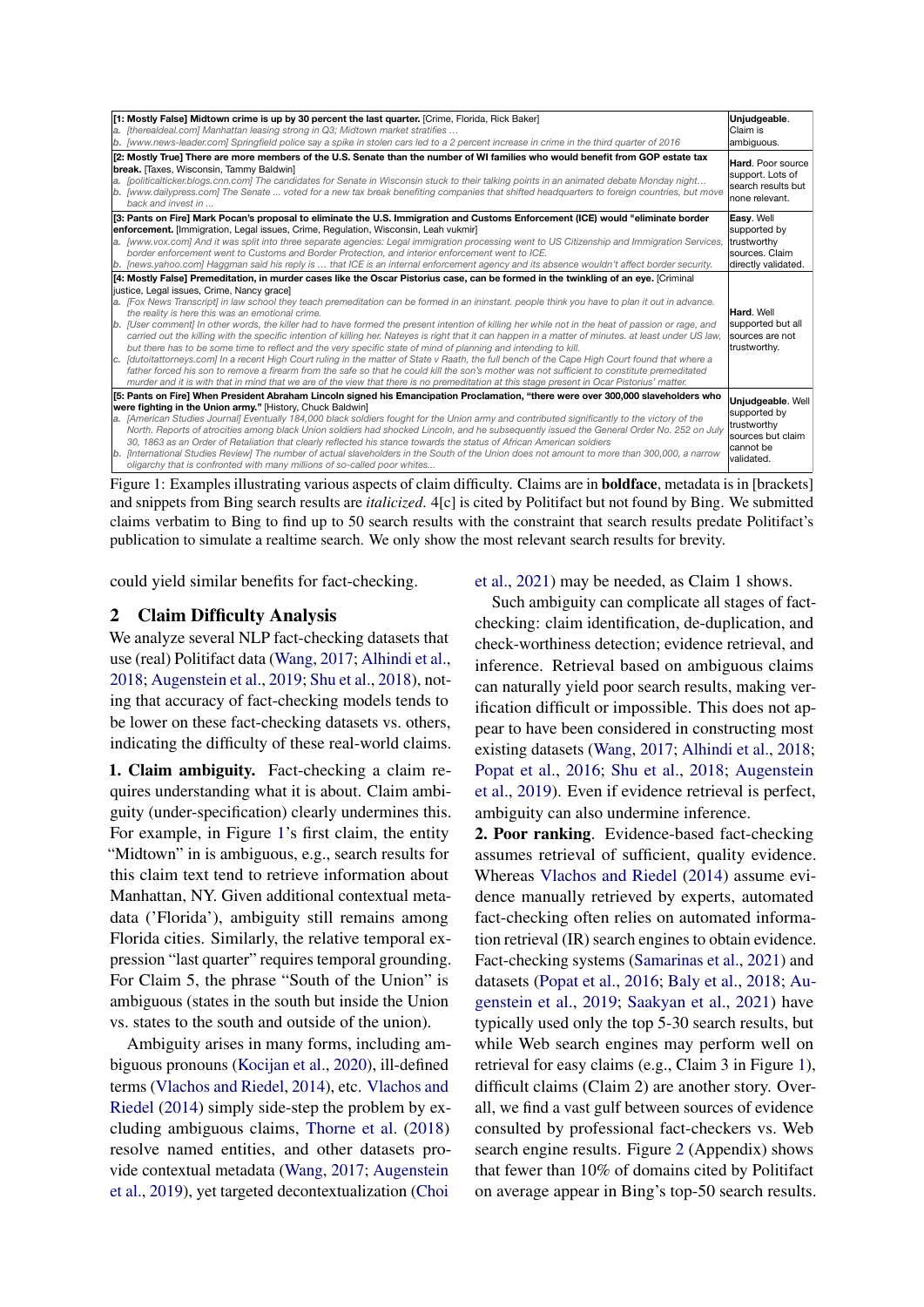<span id="page-2-0"></span>

| Domain                 | $\%$    | Politifact<br>Rank | <b>Bing</b><br>Rank |
|------------------------|---------|--------------------|---------------------|
| www.politifact.com     | 7.2%    | 1                  | 2                   |
| www.nytimes.com        | 2.5%    | 2                  | 1                   |
| www.washingtonpost.com | 2.5%    | 3                  | 12                  |
| www.youtube.com        | 2.4%    | 4                  | 11                  |
| docs.google.com        | 1.8%    | 5                  | 16,752              |
| twitter.com            | $1.6\%$ | 6                  | 195                 |
| www.whitehouse.gov     | $1.3\%$ | 7                  | 218                 |
| www.facebook.com       | 1.1%    | 8                  | 189                 |
| www.jsonline.com       | $1.1\%$ | 9                  | 267                 |
| www.tampabay.com       | 1.0%    | 10                 | 1,167               |
| www.politico.com       | 0.8%    | 11                 | 31                  |
| www.cbo.gov            | 0.8%    | 12                 | 1,196               |
| alt.coxnewsweb.com     | 0.7%    | 13                 | N/A                 |
| www.cnn.com            | $0.7\%$ | 14                 | 4                   |
| www.census.gov         | 0.7%    | 15                 | 329                 |
| www.senate.gov         | 0.6%    | 16                 | 9,367               |
| www.bls.gov            | 0.6%    | 17                 | 475                 |
| www.cdc.gov            | 0.6%    | 18                 | 269                 |

Table 1: Top-18 evidence domains cited by Politifact (and their relative frequency) vs. Bing search results rankings. Only the top-2 domains are ranked similarly.

Table [1](#page-2-0) shows that many of the source domains<sup>[2](#page-2-1)</sup> used by Politifact (e.g., government pages, social media pages, google docs, etc.) get low rankings.

This calls into question the current practice of simply pairing a verdict by Politifact (or other factcheckers) with IR search results [\(Augenstein et al.,](#page-4-0) [2019;](#page-4-0) [Shu et al.,](#page-5-6) [2018;](#page-5-6) [Popat et al.,](#page-5-11) [2016\)](#page-5-11) unless we also triage claim difficulty based on retrieval results to filter out or tag difficult claims.

3. Limited access. Worse than poor ranking of evidence is when it cannot be accessed at all. For example, the *deep web* [\(Madhavan et al.,](#page-4-11) [2008\)](#page-4-11) contains far more information than the indexed Web yet is largely inaccessible to search engines. When information can be accessed, can it be read? Prior work has reported parsing difficulty even with HTML files [\(Augenstein et al.,](#page-4-0) [2019;](#page-4-0) [Vlachos and](#page-5-10) [Riedel,](#page-5-10) [2014\)](#page-5-10), whereas evidence domains used by Politifact often utilize many other formats. Table [2](#page-2-2) shows our finding that roughly 40% of Politifact's sources are difficult to parse due to issues such as dynamically-rendered javascript, links to pages without the main content (i.e., further link following needed), paywalls, media, etc. Many sources (7%) require tabular data extraction [\(Chen et al.,](#page-4-12) [2019;](#page-4-12) [Schlichtkrull et al.,](#page-5-13) [2021\)](#page-5-13). Relevant evidence is sometimes buried in a 500-page government report that is too long for existing systems to process well [\(Wan et al.,](#page-5-14) [2019\)](#page-5-14), or in non-textual formats (e.g., image or video). Such varying access and for-

<span id="page-2-2"></span>

|                  | <b>Reason</b>            | #   | $\%$    |
|------------------|--------------------------|-----|---------|
| <b>Difficult</b> |                          | 165 | 41.3%   |
|                  | Senate Bills             | 15  | 3.8%    |
|                  | <i>Crawl Protections</i> | 3   | 0.8%    |
|                  | Generic link             | 9   | 2.3%    |
|                  | Indirect link            | 17  | $4.3\%$ |
|                  | Javascript               | 9   | 2.3%    |
|                  | Media                    | 15  | 3.8%    |
|                  | Misc                     | 25  | 6.3%    |
|                  | Not accessible           | 21  | 5.3%    |
|                  | Paywall                  | 11  | 2.8%    |
|                  | PDF <sub>s</sub>         | 12  | 3.0%    |
|                  | Table                    | 28  | 7.0%    |
| OК               |                          | 235 | 58.6%   |

Table 2: Domain level statistics for Politifact's expert sources. We sampled sources from Politifact's top 400 most cited domains, organized here by parseability.

mats across claims contributes to varying difficulty.

4. Unreliable evidence. Claim verification evidence must be reliable as well as relevant [\(Ginsca](#page-4-13) [et al.,](#page-4-13) [2015\)](#page-4-13). We find that IR search results lack high quality sources (e.g., reputable news outlets and scientific venues) for many claims. Consider Figure [1'](#page-1-0)s Claim 4. The best two sources retrieved are comments from a transcript of a news show and a blog. The news transcript lands credence to the user comment but is insufficient alone because it does not specify its context is "US law", whereas the claim is about South Africa. In fact, this was a key reason for Politifact's verdict as "mostly false".

While such sources can be useful, gauging the degree of relative degree of trust to ascribe to them can be quite challenging. For example, [Popat et al.](#page-5-11) [\(2016\)](#page-5-11) found their per-domain strategy to be extremely limiting. In general, such varying reliability of retrieved evidence, and difficulty estimating reliability for less-established sources, is another important contributor to varying claim difficulty.

5. Difficult Inference. Claims also vary greatly in the degree of complex or multi-hop [\(Jiang et al.,](#page-4-14) [2020\)](#page-4-14) inference required for verification. For (easy) Claim 3 of Figure [1,](#page-1-0) source *b* directly states that the absence of ICE would not affect border security, refuting the claim. In contrast, with (difficult) Claim 2, none of the sources jointly talk about "WI families" and "GOP estate tax break" together; a model would need to synthesize information from multiple sources. With Claim 5, one would first need to unpack the presuppositions within the claim (e.g., how many slaveholders on each "side", and whether the number is plausible). Politifact crossreferenced historical data, which requires sufficient

<span id="page-2-1"></span> $2$ We use the term "source domains" to refer to the websites that host the retrieved sources, e.g. *www.nytimes.com*.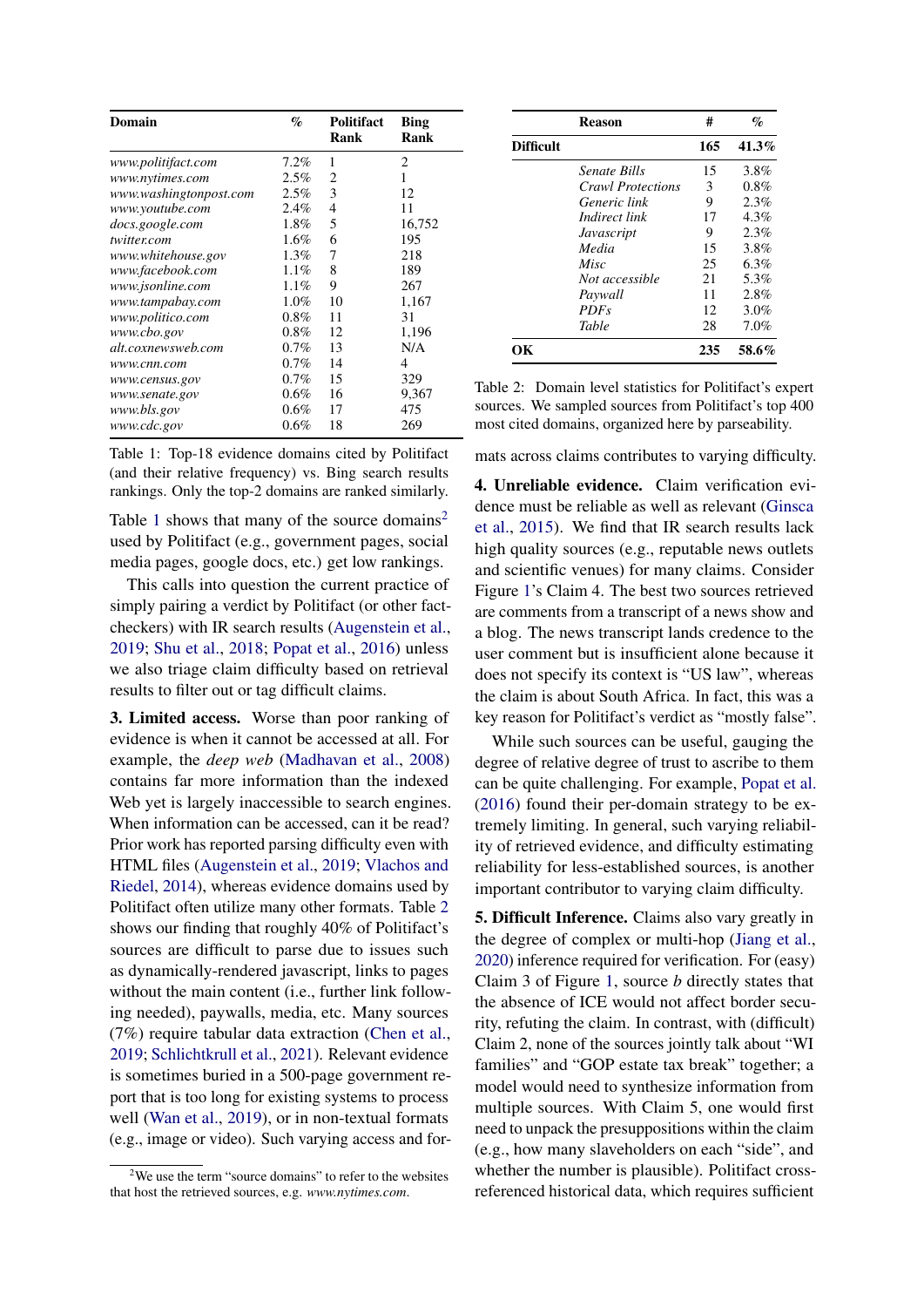grasp of pragmatics and common sense, challenging current NLP limitations [\(Geva et al.,](#page-4-15) [2021;](#page-4-15) [Pan](#page-5-15)[dia et al.,](#page-5-15) [2021\)](#page-5-15). We also found that Politifact frequently cites documents like Senate bills that contain a variety of domain-specific vocabulary.

#### 3 Where do we go from here?

Improving benchmarks. Benchmarks define yardsticks by which empirical success and field progress are often measured. By designing factchecking datasets to not only incorporate claims of varying difficulty, but to include different aspects of claim difficulty, evaluation could yield greater insights between alternative approaches, as well as better identify which aspects of modeling are working well vs. where future work is most needed.

Our analysis of claim ambiguity (#1) calls for greater attention to decontextualize [\(Choi et al.,](#page-4-9) [2021\)](#page-4-9) ambiguous or underspecified language, in both the claim itself as well as evidence retrieved based on ambiguous claim text. This has complicate all stages of fact-checking: claim identification, de-duplication, and check-worthiness detection; evidence retrieval, and inference. Moreover, if important metadata or additional context used by fact-checkers is omitted from a derived dataset, this can change not only the difficulty but the label. Specifically, when veracity labels go beyond true/false determinations to also include indeterminate outcomes, such has "not enough info" [\(Thorne](#page-5-1) [et al.,](#page-5-1) [2018\)](#page-5-1), lack of sufficient context can actually change the correct label for a dataset from a concrete determination to being unresolvable. However, if annotations are taken directly from factchecking websites [\(Popat et al.,](#page-5-11) [2016;](#page-5-11) [Wang,](#page-5-5) [2017;](#page-5-5) [Alhindi et al.,](#page-4-4) [2018;](#page-4-4) [Baly et al.,](#page-4-10) [2018;](#page-4-10) [Augenstein](#page-4-0) [et al.,](#page-4-0) [2019;](#page-4-0) [Atanasova et al.,](#page-4-3) [2020\)](#page-4-3), simply ingesting the official fact-check answer would not capture such a change in verdict from website to dataset.

Whereas some fact-checking datasets have assumed access to the same evidence manually identified by experts [\(Vlachos and Riedel,](#page-5-10) [2014;](#page-5-10) [Al](#page-4-4)[hindi et al.,](#page-4-4) [2018;](#page-4-4) [Atanasova et al.,](#page-4-3) [2020\)](#page-4-3), enabling researchers to focus purely on the inference step, automated fact-checking in the wild typically assumes use of automated (noisy) IR [\(Popat et al.,](#page-5-11) [2016;](#page-5-11) [Baly et al.,](#page-4-10) [2018;](#page-4-10) [Shu et al.,](#page-5-6) [2018;](#page-5-6) [Augen](#page-4-0)[stein et al.,](#page-4-0) [2019\)](#page-4-0). A claim that might be easily checked from expert-found evidence may be difficult or impossible to verify using IR search results.

Benchmark evaluations might also include con-

trolled testing of varying difficulty conditions, such as degree of claim ambiguity and expert-found vs. IR search results. Other evidence conditions might be varied as well, such as the portion of relevant vs. irrelevant evidence, reliable vs. unreliable evidence, whether or not sufficient evidence exists, and what formats must be parsed to obtain sufficient evidence. Direct IR evaluations could also benchmark evidence retrieval in realistic settings, such as searching the full Web on natural claims.

Predicting claim difficulty. Predicting claim difficulty – overall difficulty or different aspects of claim difficulty – promises many potential benefits.

I. As discussed above, the ability to predict claim difficulty could yield better fact-checking datasets and benchmarks. II. Claim difficulty prediction could inform or complement model confidence estimates. Various works [\(Guo et al.,](#page-4-16) [2017;](#page-4-16) [Dong](#page-4-17) [et al.,](#page-4-17) [2018\)](#page-4-17) have found that posterior probabilities of deep models are not well-calibrated to predictive accuracy. Since model errors likely correlate with claim difficulty, difficulty prediction could provide orthogonal information. III. An explainable difficulty prediction model could lead to a more flexible approach for fact-checking, for example, to develop model architectures with inductive biases that exploit the specific aspects of the claim difficulty task that we have identified. Model explanations might also be tailored to claim difficulty, providing more thorough explanations for more difficult claims. For claims predicted to be too difficult to automatically check, a robust system might change tactics to provide a different user experience (i.e., fail gracefully), providing the user with key evidence to consider instead of a full fact-check.

IV. Claim difficulty prediction has real, practical value. Fact-checking organizations could prioritize claims that are not only check-worthy, but also easy or fast to check, improving throughput so human fact-checkers cover more claims in the same time. Fact-checking latency is also crucial: the impact of a fact-check on public opinion is far reduced if not released within an hour of a breaking claim [\(Jain,](#page-4-18) [2021\)](#page-4-18). Moreover, easier claims might be automatically verified or delegated to citizen factcheckers, improving scale, latency, and throughput of fact-checking organizations while enabling expert fact-checkers to focus on more difficult claims. Difficulty-based pricing of claims might also help fact-checking organizations incentivize workers to undertake more difficult fact-checks [\(Hale,](#page-4-19) [2021\)](#page-4-19).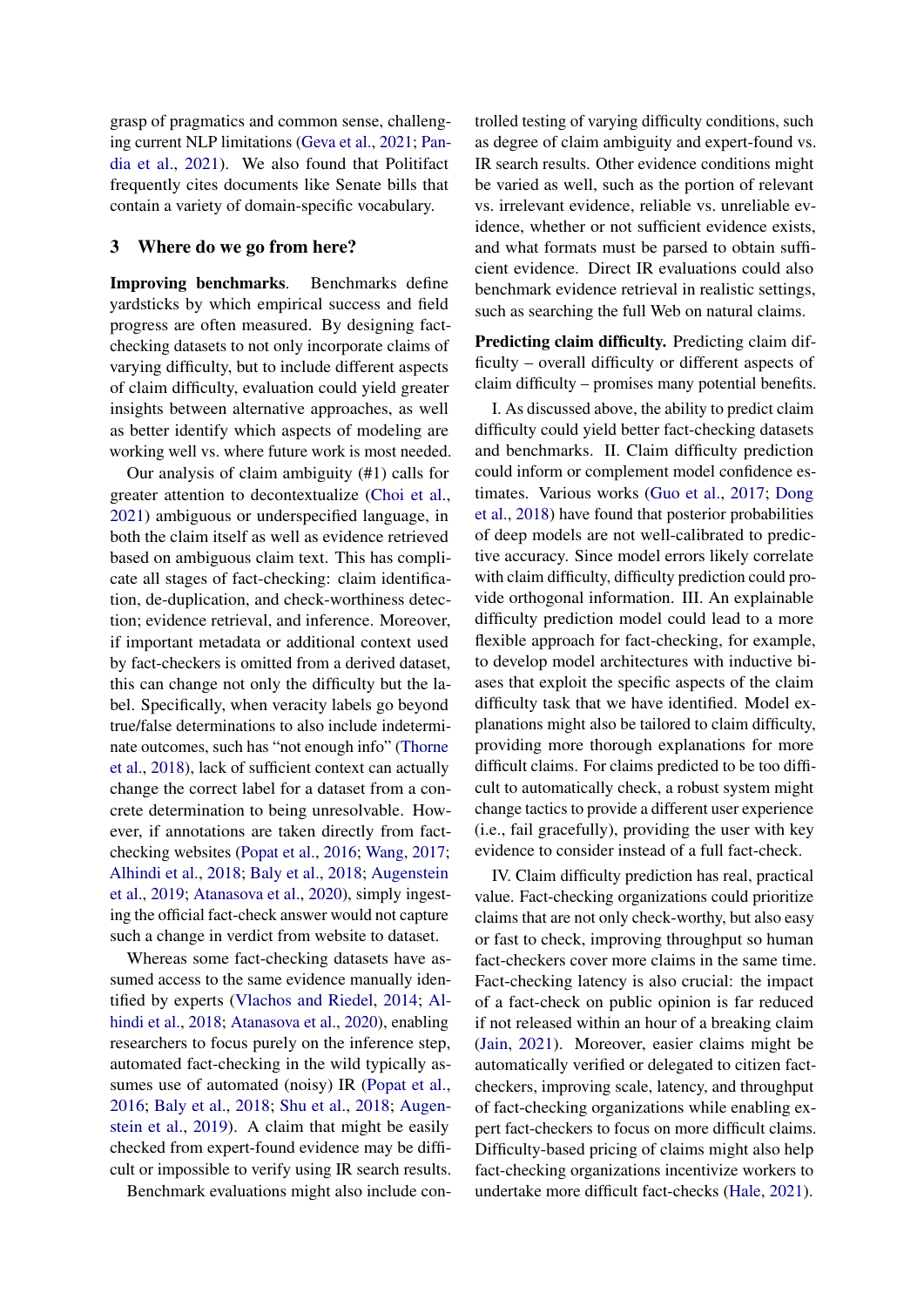#### References

- <span id="page-4-4"></span>Tariq Alhindi, Savvas Petridis, and Smaranda Muresan. 2018. Where is your evidence: improving factchecking by justification modeling. In *Proceedings of the first workshop on fact extraction and verification*, pages 85–90.
- <span id="page-4-3"></span>Pepa Atanasova, Jakob Grue Simonsen, Christina Lioma, and Isabelle Augenstein. 2020. Generating fact checking explanations. In *Proceedings of the 58th Annual Meeting of the Association for Computational Linguistics*, pages 7352–7364.
- <span id="page-4-0"></span>Isabelle Augenstein, Christina Lioma, Dongsheng Wang, Lucas Chaves Lima, Casper Hansen, Christian Hansen, and Jakob Grue Simonsen. 2019. MultiFC: A real-world multi-domain dataset for evidence-based fact checking of claims. In *Proceedings of the 2019 Conference on Empirical Methods in Natural Language Processing and the 9th International Joint Conference on Natural Language Processing*, pages 4685–4697.
- <span id="page-4-10"></span>Ramy Baly, Mitra Mohtarami, James Glass, Lluís Màrquez, Alessandro Moschitti, and Preslav Nakov. 2018. Integrating stance detection and fact checking in a unified corpus. In *Proceedings of the 2018 Conference of the North American Chapter of the Association for Computational Linguistics: Human Language Technologies, Volume 2 (Short Papers)*, pages  $21 - 27$ .
- <span id="page-4-5"></span>Alberto Barrón-Cedeno, Tamer Elsayed, Preslav Nakov, Giovanni Da San Martino, Maram Hasanain, Reem Suwaileh, and Fatima Haouari. 2020. Check-That! at CLEF 2020: Enabling the automatic identification and verification of claims in social media. *Advances in Information Retrieval*, 12036:499–507.
- <span id="page-4-12"></span>Wenhu Chen, Hongmin Wang, Jianshu Chen, Yunkai Zhang, Hong Wang, Shiyang Li, Xiyou Zhou, and William Yang Wang. 2019. TabFact: A large-scale dataset for table-based fact verification. In *International Conference on Learning Representations*.
- <span id="page-4-9"></span>Eunsol Choi, Jennimaria Palomaki, Matthew Lamm, Tom Kwiatkowski, Dipanjan Das, and Michael Collins. 2021. Decontextualization: Making sentences stand-alone. *Transactions of the Association for Computational Linguistics*, 9:447–461.
- <span id="page-4-17"></span>Li Dong, Chris Quirk, and Mirella Lapata. 2018. Confidence modeling for neural semantic parsing. In *Proceedings of the 56th Annual Meeting of the Association for Computational Linguistics (Volume 1: Long Papers)*, pages 743–753.
- <span id="page-4-7"></span>Dan Garrette and Jason Baldridge. 2013. Learning a part-of-speech tagger from two hours of annotation. In *Proceedings of the 2013 conference of the North American chapter of the association for computational linguistics: Human language technologies*, pages 138–147.
- <span id="page-4-15"></span>Mor Geva, Daniel Khashabi, Elad Segal, Tushar Khot, Dan Roth, and Jonathan Berant. 2021. Did aristotle use a laptop? a question answering benchmark with implicit reasoning strategies. *Transactions of the Association for Computational Linguistics*, 9:346–361.
- <span id="page-4-13"></span>Alexandru L Ginsca, Adrian Popescu, and Mihai Lupu. 2015. Credibility in information retrieval. *Foundations and Trends in Information Retrieval*, 9(5):355– 475.
- <span id="page-4-16"></span>Chuan Guo, Geoff Pleiss, Yu Sun, and Kilian Q Weinberger. 2017. On calibration of modern neural networks. In *Proceedings of the 34th International Conference on Machine Learning-Volume 70*, pages 1321–1330.
- <span id="page-4-2"></span>Ashim Gupta and Vivek Srikumar. 2021. X-Fact: A new benchmark dataset for multilingual fact checking. In *Proceedings of the 59th Annual Meeting of the Association for Computational Linguistics and the 11th International Joint Conference on Natural Language Processing (Volume 2: Short Papers)*, pages 675–682.
- <span id="page-4-19"></span>Scott Hale. 2021. Personal communication. [https://www.linkedin.com/in/](https://www.linkedin.com/in/computermacgyver) [computermacgyver](https://www.linkedin.com/in/computermacgyver). October 28.
- <span id="page-4-1"></span>Andreas Hanselowski, Christian Stab, Claudia Schulz, Zile Li, and Iryna Gurevych. 2019. A richly annotated corpus for different tasks in automated factchecking. In *Proceedings of the 23rd Conference on Computational Natural Language Learning*, pages 493–503.
- <span id="page-4-18"></span>Lyric Jain. 2021. Experiences from the frontline: Winning, losing and learning in the fight against misinformation. [https://truthandtrustonline.com/](https://truthandtrustonline.com/programme-2021-2/) [programme-2021-2/](https://truthandtrustonline.com/programme-2021-2/). Keynote, Conference for Truth and Trust Online, October 7.
- <span id="page-4-14"></span>Yichen Jiang, Shikha Bordia, Zheng Zhong, Charles Dognin, Maneesh Singh, and Mohit Bansal. 2020. HoVer: A dataset for many-hop fact extraction and claim verification. In *Findings of the Association for Computational Linguistics: EMNLP 2020*, pages 3441–3460.
- <span id="page-4-8"></span>Vid Kocijan, Thomas Lukasiewicz, Ernest Davis, Gary F. Marcus, and Leora Morgenstern. 2020. A review of winograd schema challenge datasets and approaches. *ArXiv*, abs/2004.13831.
- <span id="page-4-6"></span>Junyi Jessy Li and Ani Nenkova. 2015. Detecting content-heavy sentences: A cross-language case study. In *Proceedings of the 2015 Conference on Empirical Methods in Natural Language Processing*, pages 1271–1281.
- <span id="page-4-11"></span>Jayant Madhavan, David Ko, Łucja Kot, Vignesh Ganapathy, Alex Rasmussen, and Alon Halevy. 2008. Google's deep web crawl. *Proceedings of the VLDB Endowment*, 1(2):1241–1252.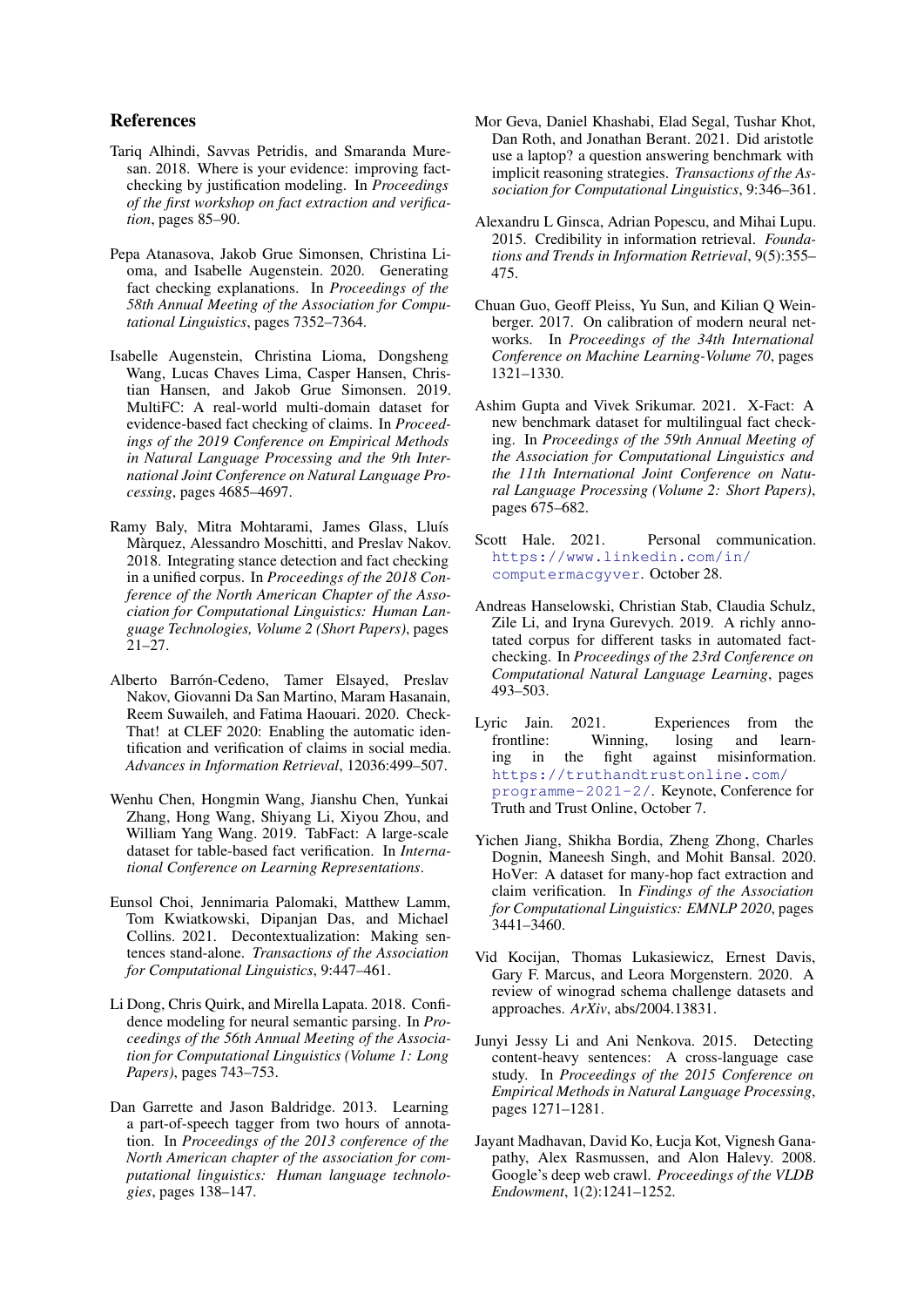- <span id="page-5-8"></span>Abhijit Mishra, Pushpak Bhattacharyya, and Michael Carl. 2013. Automatically predicting sentence translation difficulty. In *Proceedings of the 51st Annual Meeting of the Association for Computational Linguistics (Volume 2: Short Papers)*, pages 346–351.
- <span id="page-5-7"></span>Preslav Nakov, Giovanni Da San Martino, Tamer Elsayed, Alberto Barrón-Cedeno, Rubén Míguez, Shaden Shaar, Firoj Alam, Fatima Haouari, Maram Hasanain, Nikolay Babulkov, et al. 2021. The CLEF-2021 CheckThat! lab on detecting checkworthy claims, previously fact-checked claims, and fake news. In *European Conference on Information Retrieval*, pages 639–649.
- <span id="page-5-15"></span>Lalchand Pandia, Yan Cong, and Allyson Ettinger. 2021. Pragmatic competence of pre-trained language models through the lens of discourse connectives. In *Proceedings of the 25th Conference on Computational Natural Language Learning*, pages 367–379.
- <span id="page-5-11"></span>Kashyap Popat, Subhabrata Mukherjee, Jannik Strötgen, and Gerhard Weikum. 2016. Credibility assessment of textual claims on the web. *Proceedings of the 25th ACM International on Conference on Information and Knowledge Management*.
- <span id="page-5-2"></span>Kashyap Popat, Subhabrata Mukherjee, Andrew Yates, and Gerhard Weikum. 2018. Declare: Debunking fake news and false claims using evidence-aware deep learning. In *Proceedings of the 2018 Conference on Empirical Methods in Natural Language Processing*, pages 22–32.
- <span id="page-5-0"></span>Reuters. 2021. Fact check: CNN headline about GameStop trade phenomenon has been digitally altered. *https://www.reuters.com/article/ukfactcheck-fake-cnn-headline-gamestop/fact-checkcnn-headline-about-gamestop-trade-phenomenonhas-been-digitally-altered-idUSKBN29Y2ZH. January 29.*
- <span id="page-5-4"></span>*Arkadiy Saakyan, Tuhin Chakrabarty, and Smaranda Muresan. 2021. COVID-fact: Fact extraction and verification of real-world claims on COVID-19 pandemic. In* Proceedings of the 59th Annual Meeting of the Association for Computational Linguistics and the 11th International Joint Conference on Natural Language Processing (Volume 1: Long Papers)*, pages 2116–2129.*
- <span id="page-5-12"></span>*Chris Samarinas, Wynne Hsu, and Mong Li Lee. 2021. Improving evidence retrieval for automated explainable fact-checking. In* Proceedings of the 2021 Conference of the North American Chapter of the Association for Computational Linguistics: Human Language Technologies: Demonstrations*, pages 84–91.*
- <span id="page-5-13"></span>*Michael Sejr Schlichtkrull, Vladimir Karpukhin, Barlas Oguz, Mike Lewis, Wen-tau Yih, and Sebastian Riedel. 2021. Joint verification and reranking for open fact checking over tables. In* Proceedings of the 59th Annual Meeting of the Association

for Computational Linguistics and the 11th International Joint Conference on Natural Language Processing (Volume 1: Long Papers)*, pages 6787–6799.*

- <span id="page-5-6"></span>*Kai Shu, Deepak Mahudeswaran, Suhang Wang, Dongwon Lee, and Huan Liu. 2018. Fakenewsnet: A data repository with news content, social context and dynamic information for studying fake news on social media.* arXiv preprint arXiv:1809.01286*.*
- <span id="page-5-1"></span>*James Thorne, Andreas Vlachos, Christos Christodoulopoulos, and Arpit Mittal. 2018. FEVER: a large-scale dataset for fact extraction and verification. In* Proceedings of the 2018 Conference of the North American Chapter of the Association for Computational Linguistics: Human Language Technologies, Volume 1 (Long Papers)*, pages 809–819.*
- <span id="page-5-10"></span>*Andreas Vlachos and Sebastian Riedel. 2014. Fact checking: Task definition and dataset construction. In* Proceedings of the ACL 2014 workshop on language technologies and computational social science*, pages 18–22.*
- <span id="page-5-3"></span>*David Wadden, Shanchuan Lin, Kyle Lo, Lucy Lu Wang, Madeleine van Zuylen, Arman Cohan, and Hannaneh Hajishirzi. 2020. Fact or fiction: Verifying scientific claims. In* Proceedings of the 2020 Conference on Empirical Methods in Natural Language Processing (EMNLP)*, pages 7534–7550.*
- <span id="page-5-14"></span>*Lulu Wan, George Papageorgiou, Michael Seddon, and Mirko Bernardoni. 2019. Long-length legal document classification.* ArXiv*, abs/1912.06905.*
- <span id="page-5-5"></span>*William Yang Wang. 2017. "liar, liar pants on fire": A new benchmark dataset for fake news detection. In* Proceedings of the 55th Annual Meeting of the Association for Computational Linguistics (Volume 2: Short Papers)*, pages 422–426.*
- <span id="page-5-9"></span>*Ryen W White and Susan T Dumais. 2009. Characterizing and predicting search engine switching behavior. In* Proceedings of the 18th ACM conference on Information and knowledge management*, pages 87– 96.*

### A Appendix